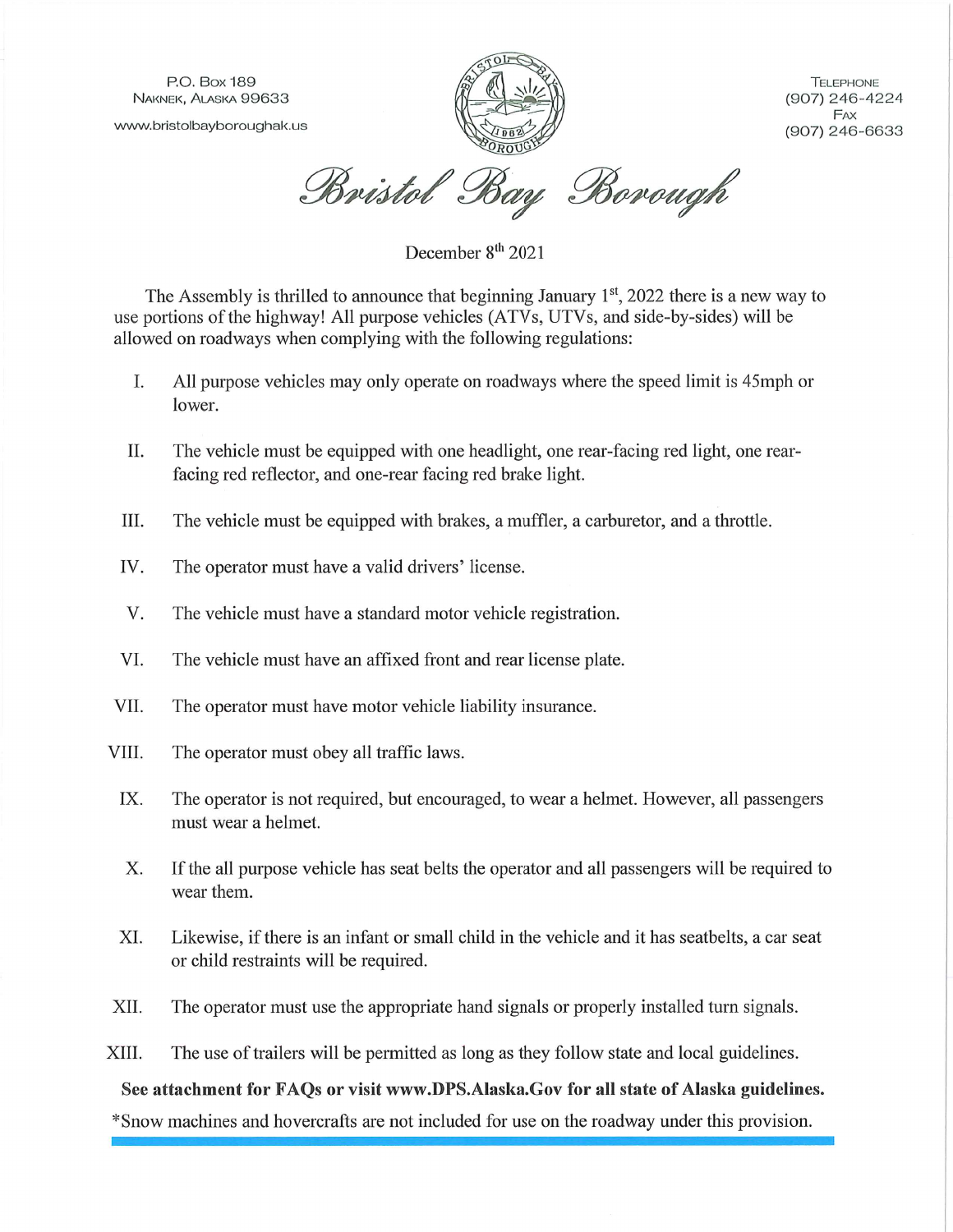

### **What does this new regulation do?**

Beginning January 1, 2022 all purpose vehicles will be allowed on roadways where the speed limit is less than 45 miles per hour and where boroughs, municipalities, or cities have not banned their use within their boundaries. All purpose vehicles must be equipped with a headlight, one rear-facing red light, one rear-facing red reflector, and one rear-facing red break light. The all-purpose vehicle must be equipped with brakes, a muffler, carburetor, and a throttle.

# All Purpose Vehicle Usage on Roadways Frequently Asked Questions

## **What if my borough, municipality, or city opts out?**

If the borough, municipally, or city opts out of the regulations the APVs may not be used on roadways within their jurisdiction.

### **Do I need a special driver's license or endorsement?**

No, your current valid drivers license will be valid for the operation of an all-purpose vehicle. Those without a valid driver's license may not operate an all-purpose vehicle on a roadway.

## Do I **need a special registration?**

No, a special registration is not required. However, the APV will be required to have a standard motor vehicle registration.

#### Do I **need a license plate?**

·�-

Yes, front and rear license plates must be affixed to the APV if it is being operated on roadways.

#### Do I **need insurance?**

Yes, the operator must have a motor vehicle liability policy that complies with AS 28.22.

#### **What is an all-purpose vehicle?**

An all-purpose vehicle is any self-propelled device that is on wheels or tracks that come in contact with the ground. Common all-purpose vehicles are four-wheelers, all terrain vehicles (ATVs), utility terrain vehicles (UTVs), or side-by-sides.

#### **Do snowmachines and hovercrafts qualify as all�purpose vehicles?**

Snowmachines and hovercrafts are still not allowed to be operated on the roadway under these new regulations.